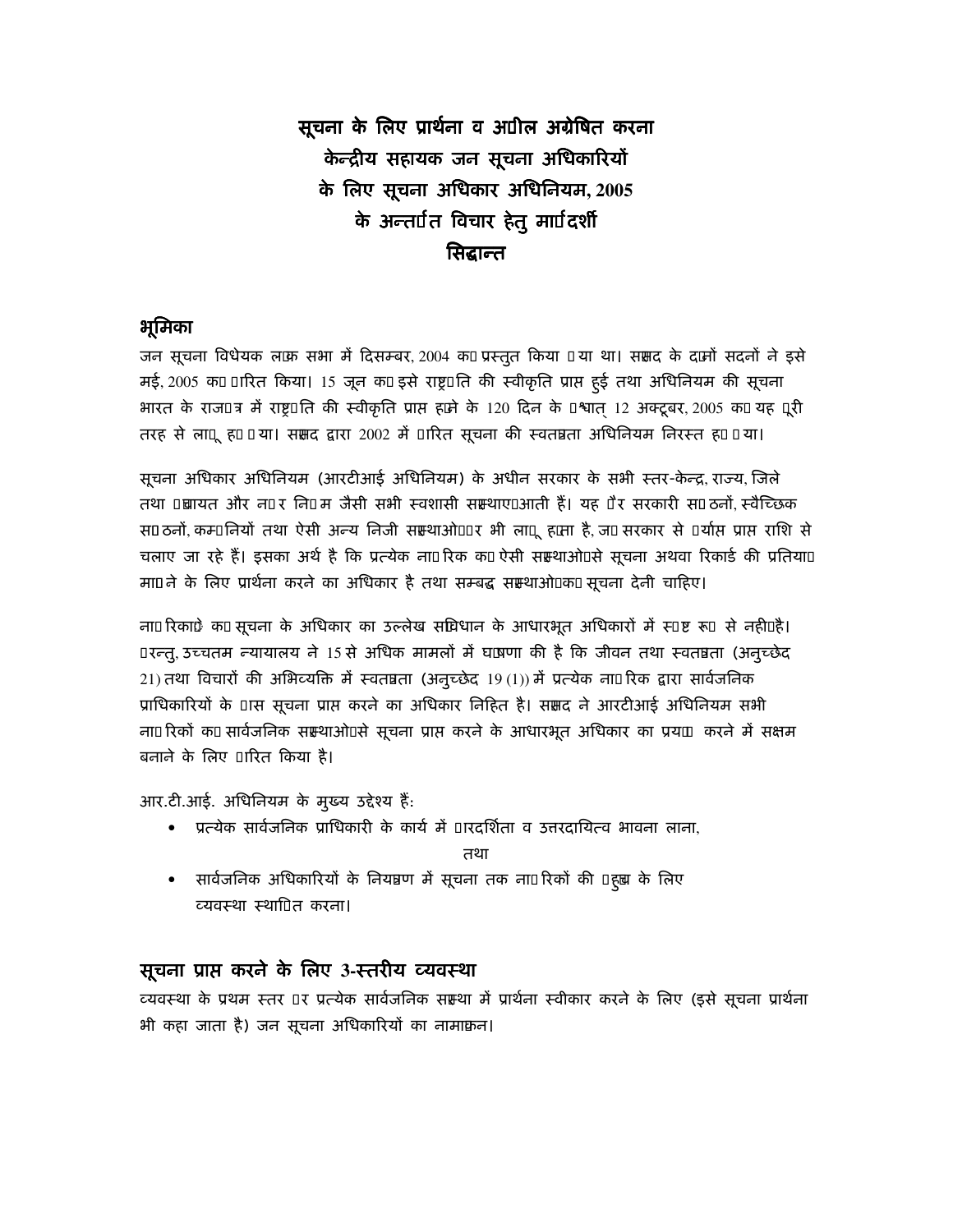**द्वितीय स्तर र** प्रत्येक सार्वजनिक स<del>8</del>था ने ऐसी अीलों की जा**ा** करने के लिए वरिष्ठ अधिकारियों का नामा**फ़**न किया है, ज) उन मामलों र विचार करें"े जिनमें सूचना की प्रार्थना अस्वीकृत की " ई ह)। यदि ना" रिक अ`क्षित सूचना नही0प्राप्त करते हैं या वे प्राप्त सूचना से स**म्**ष्ट नही0हैं, उस स्थिति में उन्हें इस कानून के अधीन संस्था में नामजद प्रथम अधिकारी (ए.ए.) के ास अील करने का अधिकार है।

**तृतीय स्तर) र** एक स्वत**0** केन्द्रीय सूचना आय)" (सी.आई.सी.) स्थाित किया " या है। यह आय)" उन मामलों र विचार करता है जिनमें ना" रिक ए.ए. के निर्णय से संसुष्ट नही0है। आय)" के ास इस अधिनियम के अधीन जन प्राधिकारियों द्वारा अन् ालन र नजर रखने का अधिकार व उत्तरदायित्व भी है। यह आय)" स**श**द के समक्ष अ ना वार्षिक प्रतिवदेन प्रस्तुत करता है।

## न्यायालयों की भूमिका

आर.टी.आई. अधिनियम के अनुसार केन्द्रीय सूचना आय)" (सीआईसी) का निर्णय सभी क्षों र बाध्य है। रन्तु, स्मरण रहे कि यह कानून ना" रिकों के आधारभूत अधिकारों से सम्बद्<mark>ध</mark> है। स<mark>ा</mark>धिधान के अनुसार उच्च न्यायालय (अनुच्छेद 224)और उच्चतम न्यायालय (अनुच्छेद 32)के ास ना" रिकों के आधारभूत अधिकारों सम्बन्धी मामलों र विचार करने का अधिकार है। अतः तकनीकी तौर र ना" रिक के ास सीआईसी के निर्णय से स**मु**ष्ट न ह)ने र उच्च न्यायालय या उच्चतम न्यायालय में याचिका दाखिल करने का अधिकार है।

## केन्द्रीय जन सूचना अधिकारी की भूमिका

आरटीआई अधिनियम के अधीन ना" रिकों से सूचना के लिए प्राप्त प्रार्थनाओ0 र विचार करने के लिए कार्यालयों व स**ए**था की प्रशासकीय यूनिटों में केन्द्रीय जन सूचना अधिकारी (सी ीआईओ) नामजद किए जाने चाहिए® ये अधिकारी बताई जा सकने वाली सूचना मा0ी जाने ं र 30 दिन के भीतर देने के लिए उत्तरदायी हों"े। इस कानून के अन्त"'त ना" रिक द्वारा सम् के के लिए मुख्य बिन्दु सी 'ीआईओ ह)" ा। राज्य सरकारों के निय**र्ग्ण** में सार्वजनिक स**म्**थाओ0में इन्हें राज्य जन सूचना अधिकारी (एस ीआईओ) कहा जाता है।

### केन्द्रीय सहायक जन सूचना अधिकारी

आरटीआई अधिनियम के अनुसार राज्य सरकार उ -डिविजनल या उ जिला स्तर र केन्द्रीय सहायक जन सूचना अधिकारी नामजद करें"ो।

कृया याद रखें -केन्द्रीय सहायक जन सूचना अधिकारी सी `ीआईओ या एस `ीआईओ का सहायक नही0है। या

उ जिला स्तर र केन्द्रीय सहायक जन सूचना अधिकारी नामजद करें"ी।

राज्य सरकारों के निय**छ**ण वाले सार्वजनिक संष्ठ्याओं0में इन्हें राज्य सहायक जन सूचना अधिकारी (एसए 'ीआईओ) कहा जाता है।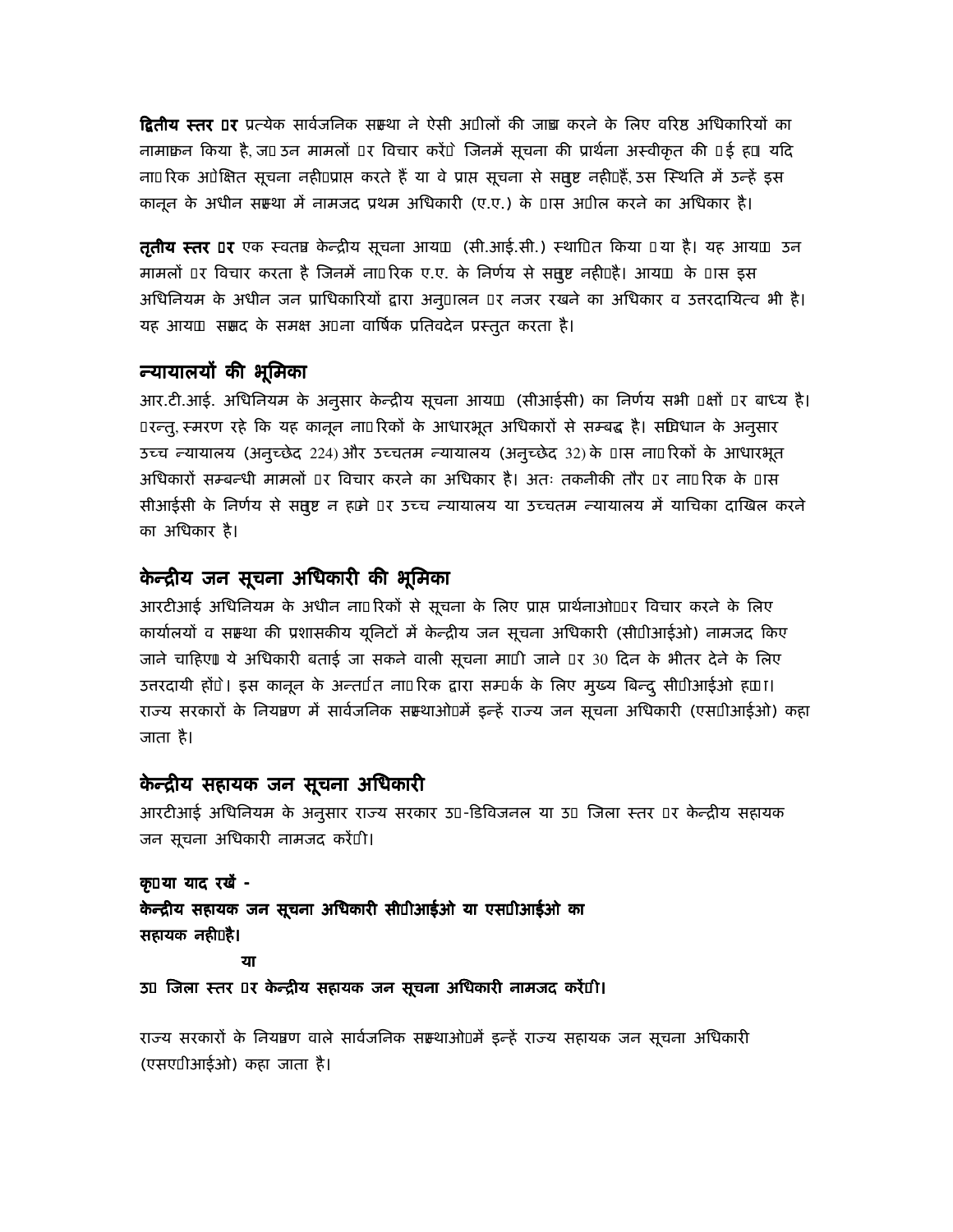## सीए 'ीआईओ के कर्तव्य एव0उत्तरदायित्व

### • सी 'आईओ क) सूचना स**0धी** प्रार्थना अग्रेषित करने का कर्तव्य

कानून के अधीन सीए 'ीआईओ एक-तरफा डाकघर के रूप में कार्य करे" ।। प्रत्येक सीए `ीआईओ का कर्तव्य व उत्तरदायित्व है कि वह जनता से सूचना संष्ठेष्ठी प्रार्थना प्राप्त करे तथा उन्हें उन सम्बद्ध सार्वजनिक संस्थाओ0क) भेजे जिनके ास प्रार्थी द्वारा माणी " ई सूचना ह) सकती है।

### क या याद रखें -

- भारत सरकार ने आरटीआई अधिनियम के अधीन सूचना प्राप्त करने के लिए प्रार्थना का क)ई  $\bullet$ प्रारू नियत नही0किया है। यदि आ की सार्वजनिक संस्था ने आरटीआई अधिनियम के अधीन प्रार्थना के लिए क)ई फार्म छा ा है त) भी आजना" रिकों से सादा का" जबर प्रार्थना लेने से इन्कार नही0कर सकते। अनेक निर्णयों में केन्द्रीय सूचना आय)" ने स् ष्ट किया है कि सार्वजनिक संस्थाओ0क) ूर्व मुद्रित प्रारू में प्रार्थना दाखिल करने र बिलकुल ज)र नही0डालना चाहिए तथा क)ई भी प्रार्थना इसलिए अस्वीकृत नही0की जानी चाहिए कि वह मुद्रित प्रारू में नही0है।
- सीए 'ीआईओ प्रार्थी क) सूचना देने के लिए उत्तरदायी नही0है। (प्रार्थी क) सूचना देने का उत्तरदायित्व केन्द्रीय जन सूचना अधिकारी का है)
- सीए 'ीआईओ क) प्रार्थी से सूचना प्राप्त करने का कारण ूछने का अधिकार नही0है (आरटीआई अधिनियम में स ष्ट किया " या है कि प्रार्थी से सूचना की मा0 करने का कारण नही0 ूछा जाना चाहिए)

### • प्रार्थना ए.ए. तथा केन्द्रीय सूचना आय)" क) अग्रेषित करने सश्शी कर्तव्य

सीए '1आईओ का कर्तव्य व उत्तरदायित्व है कि वह सी '1आईओ के निर्णय के विरुद्ध अ 'ील प्राप्त करे तथा उन्हें अील अधिकारी या केन्द्रीय सूचना आय)" के, जैसा भी ीड़ित ना" रिक चाहता ह), ास प्रेषित करे।

## कुया याद रखें -

- सीए `ीआईओ क) प्राप्त सभी प्रार्थना तुरन्त प्रेषित करनी चाहिए0(आरटीआई अधिनियम सीए 'ीआईओ की मार्फत दाखिल प्रार्थना के लिए सूचना देने में 30 दिन की सीमा में मात्र 5 दिन की छूट देता है। अतः जरूरी है कि सी 'ीआईओ क) प्रार्थना बिना किसी देरी के भेजी जाए।)
- सीए 'ीआईओ अ ने ास प्राप्त सभी अ 'ील सम्बद्ध ए0ए0 या सीआईसी क) तुरन्त भेजे।
- यदि सीए 'ीआईओ प्रार्थना स्वीकार नही0करता और उसे सी 'ीआईओ क) प्रेषित नही0करता त) ना" रिक क) इसकी शिकायत सीआईसी से करने का अधिकार है। द)षी ाए जाने र सीआईसी सीए 'आईओ क) कम से कम 250/- रु. व अधिकतम 25,000/- रु. प्रत्येक द)ष का जुर्माना ल" [ सकता है।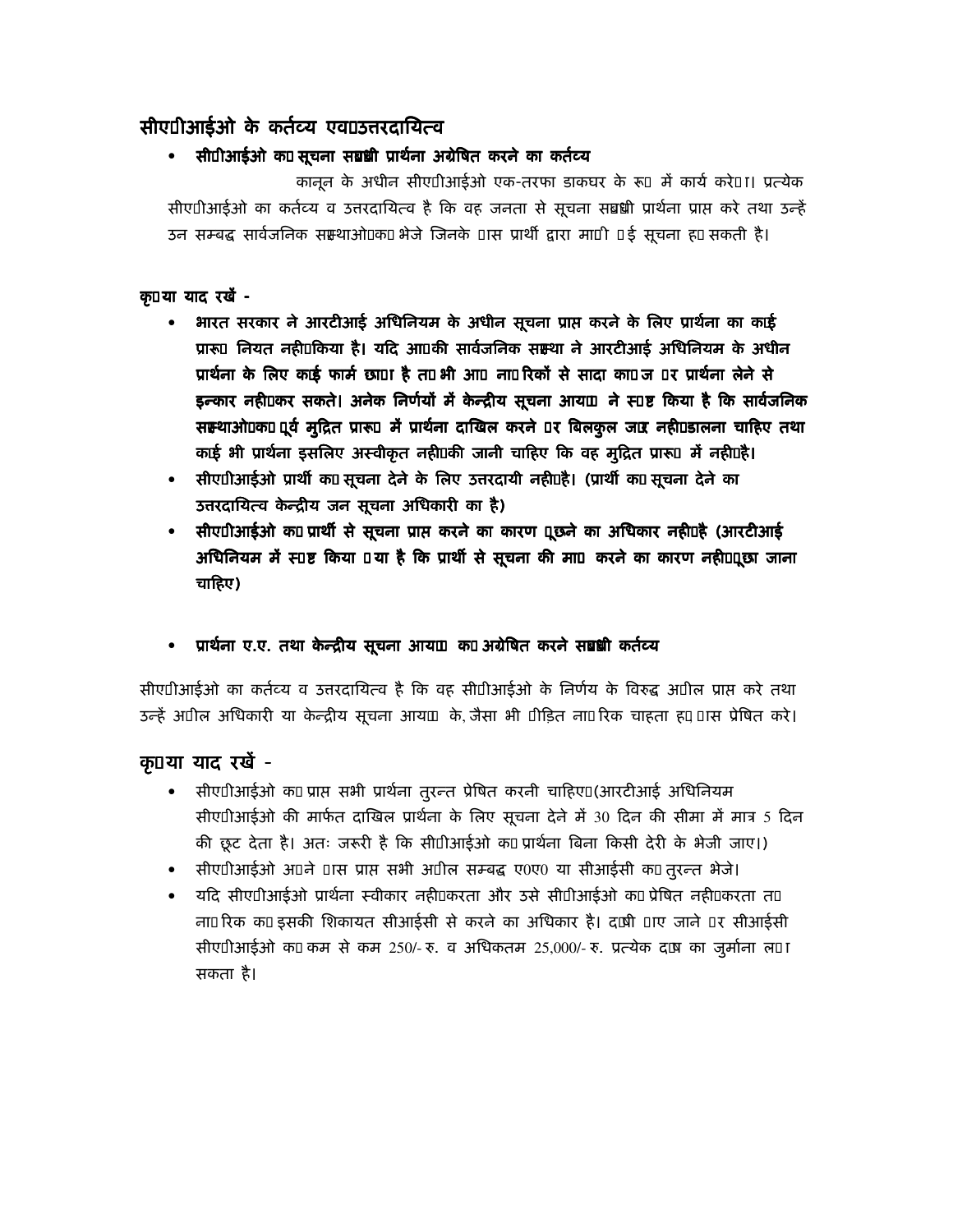## सूचना स**0धी** प्रार्थना का अग्रेषण

## व्यक्ति" त रू में प्राप्त प्रार्थनाए0

चरण-1: पार्थना की पाप्ति

जहा0तक सम्भव ह), कृ या ना" रिकों की प्रार्थना स्वय0प्राप्त करें।

#### सलाह:

यदि आ अवकाश र हैं या दौरे र हैं त) कृ या प्रार्थना प्राप्त करने का दायित्व अ ने सहय)"ी अथवा अधीनस्थ कर्मी क) लिखित रू) में सौंँ। आम आदमी की सहूलियत के लिए इस वैकल्िक व्यवस्था की जानकारी मुख्य न)टिस ब)ई र दें।

#### चरण-2: प्रार्थना की जा**ल**

कृ या यह जा**ा** लें कि प्रार्थना में निम्न विवरण व स**भ**ग्न दस्तावेज हैं-

- I. प्रार्थी का नाम
- II. प्रार्थी से सम् के के लिए विवरण जिसमें उसका ूर्ण डाक ता, टेलीफ)न नम्बर और यदि ह), त) ई-मेल ता ह)।
- III. उस सार्वजनिक स<del>8्था</del> का नाम जिससे सूचना प्रार्थनीय है।
- IV. माणे " ई सूचना का विवरण व प्रकृति।
- V. जिस अवधि के लिए सूचना माणी "ई है (यदि ला" ह) त))
- VI. क्या प्रार्थना शुल्क की अदाय"ी का साक्ष्य संस्रग्न है ?
- VII. यदि प्रार्थी ने फीस की माफी माणी है त) क्या बी ीएल श्रेणी का ह)ने का साक्ष्य स**ञ्ज**न है ?
- VIII. क्या प्रार्थी सूचना डाक द्वारा प्राप्त करना चाहता है ?
- IX. तारीख, जिस दिन प्रार्थना दाखिल की " ई है।

#### सलाह:

1) यदि प्रार्थना ठीक प्रकार से ही नही0जाती त) कृ या स ष्ट लिखने में प्रार्थी की सहायता करें। 2) यदि प्रार्थी ने उक्त एक या अधिक विवरण नही0दिया है त) इस ओर उसका ध्यान दिलाए0तथा उससे विवरण देने का आग्रह करें।

3) कृ या सुनिश्चित करें कि प्रार्थना में बताई " ई तारीख वास्तव में प्रार्थना प्राप्त करने की तारीख से मेल खाती है। 'ीआईओ क) प्रेषित करने की समय-सीमा के निर्धारण के लिए यह अत्यन्त आवश्यक है। 4) सरकार प्रार्थना फीस के बारे में जानकारी जारी करे"ी।

5) ह) सकता है कि प्रार्थी ने प्रार्थना फीस देने के साक्ष्य के रूजिं बैंक डाफ्ट, )स्टल आर्डर या बैंकर्स चैक सख़ग्न किया ह)। भु" तान के ये सभी तरीके वैध हैं। कृ या किसी एक तरीके र ज)र न दें। यदि आ के कार्यालय में ना" रिकों से नकदी जमा करने की सुविधा है, और ना" रिक फीस नकद देना चाहता है त) आ आरटीआई प्रार्थना फीस नकद लेने से इन्कार नही0कर सकते।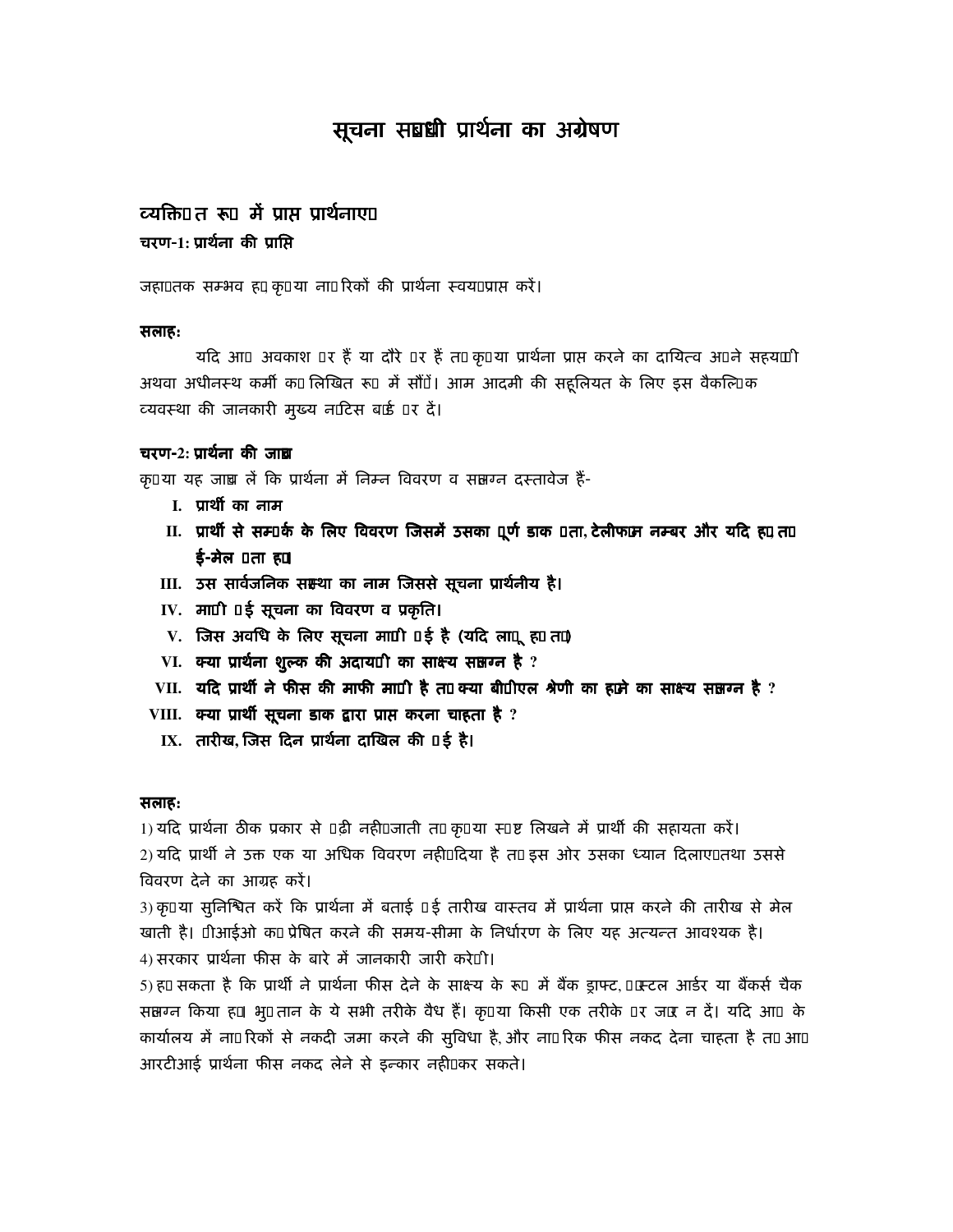6) जरूरी नही0कि प्रार्थी क) उस सार्वजनिक अधिकारी का नाम व ता हमेशा ठीक से मालूम न ह), जिससे वह सूचना प्राप्त करना चाहता है। अतः प्रार्थी द्वारा यह विवरण देने र ज)र न दें। सीए ीआईओ का कर्तव्य है कि वह प्रार्थना सम्बद्ध सी ीआईओ क) प्रेषित करे (इसके लिए केन्द्रीय सरकार द्वारा प्रकाशित सी 'ीआईओ डायरेक्टरी आरटीआई )र्टल http://rti.gov.in देखें) 7) यदि फीस में छूट की मा0 की " ई है त) बी ीएल प्रार्थी के लिए बी ीएल/अन्त)दया राशन कार्ड या सरकार द्वारा नियत बी ीएल ह)ने का साक्ष्य स**भ्र**ग्न करना अनिवार्य है।

#### चरण-3: प्रार्थना फीस⁄ हचान साक्ष्य जमा करना

यदि प्रार्थी ने प्रार्थना फीस की अदाय"ी का साक्ष्य संस्रग्न नही0किया है त) आ निर्धारित प्रार्थना फीस नकद प्राप्त कर सकते हैं।

या

यदि प्रार्थी ने बी ीएल हचान का साक्ष्य स**ा**ग्न नही0किया है त) आ उससे साक्ष्य ल" ाने क) कह सकते हैं।

#### चरण-4: प्राप्ति जारी करना

प्राप्त प्रत्येक ूर्ण प्रार्थना के लिए प्राप्ति जारी करें। केन्द्र सरकार ने अभी तक इसके लिए क)ई प्रारू जारी नही0किया है। आ- अ नी संस्था में उ य)" के लिए क)ई साधारण प्रारू अ ना सकते हैं।

#### सलाह -

- यदि प्रार्थी फीस की अदाय"ी नकद करता है त) इस प्राप्ति के लिए वैध रसीद जारी करें।
- यदि बैंक ड़ाफ्ट, )स्टल आर्डर या बैंकर्स चैक के रूजिं प्रार्थना फीस हले से ही संस्रग्न है त) वह प्रार्थना की प्राप्ति जारी करने के लिए काफी है।
- ्र र्ण प्रार्थना में चरण-2 में उल्लिखित सभी विवरण तथा प्रार्थना फीस के भू" तान या बी ीएल हचान का साक्ष्य (जैसा भी ह)) ह)ना चाहिए।
- क़ या प्रार्थी क) प्रति की मूल प्रति दें। आ द) कार्बन का 1े रख सकते हैं जिसमें से एक आ के लिए और दूसरी सी 'आईओ क) प्रार्थना प्रेषित करते समय संस्रग्न की जाए।

प्राप्ति में प्रार्थी का नाम तथा ता, प्रार्थना प्राप्त ह)ने की तारीख तथा फीस के भु" तान का तरीका बताया जाना चाहिए। बी ीएल प्रार्थी क) भी प्राप्ति देनी जरूरी है। उल्लिखित ब्यौरे के अतिरिक्त बी ीएल क) जारी प्राप्ति में फीस में छूट के लिए हचान साक्ष्य का विवरण भी दिया जाना चाहिए।

#### सलाह -

- कृ या याद रखें कि यह प्राप्ति नकद रसीद के अतिरिक्त है। यह एक दस्तावेज है जिससे साबित ह)ता है कि ना" रिक से सूचना के लिए फीस के साथ अथवा फीस के बिना प्रार्थना प्राप्त हुई।
- क़ या यह प्राप्ति तुरन्त जारी करें। प्रार्थी क) रसीद लेने बाद में आने क) न कहें।
- कृया प्राप्ति में स् ष्ट रूसे प्राप्ति की तारीख दर्ज करना याद रखें।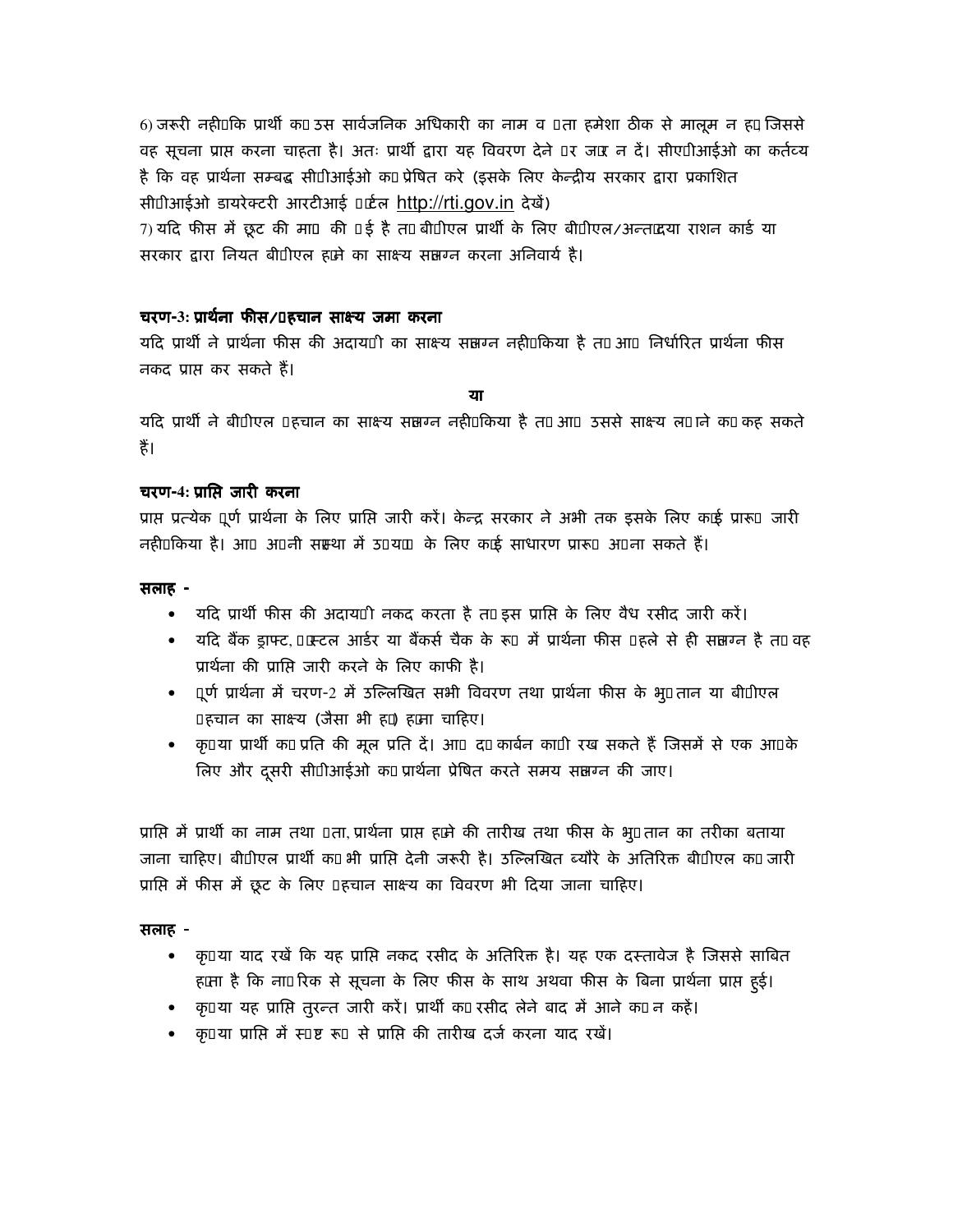#### चरण-5: ूर्ण प्रार्थना दर्ज कराना

प्रार्थना का ूर्ण विवरण आरटीआई रजिस्टर में दर्ज करें। सभी ूर्ण प्रार्थना इस रजिस्टर में प्राप्ति के दिन ही दर्ज की जानी चाहिए**0** 

### चरण-6: ूर्ण प्रार्थनाओ0का सम्बद्ध सी 'ीआईओ क) प्रेषण

कृ या ूर्ण प्रार्थना क) जारी प्राप्ति की द) प्रतियों सहित डाक अथवा क)रियर द्वारा प्राप्ति के दिन ही सम्बद्ध सी ीआईओ क) प्रेषित करें। यदि किसी कारण आ प्रार्थना उसी दिन नही0भेज ।ते त) वह अ" ले कार्य दिवस भेज दी जानी चाहिए। केन्द्रीय सरकार ने प्रार्थना के साथ भेजे जाने वाले त्र का क)ई प्रारू नियत नही0किया है। आद्य अ नी संष्टथा में क)ई भी प्रारू तैयार कर सकते हैं। इस जिसे आ का नाम, दनाम और सम् कं) ता, प्रार्थना प्राप्ति की तिथि, "जीकरण संख्या, वसूल की " ई फीस (यदि ह) त)) तथा संस्नान दस्तावेज (यदि हों त)) बताया जाना चाहिए।

#### सलाह -

- यदि प्रार्थना किसी विशेष सी 'ीआईओ या सार्वजनिक प्राधिकारी के नाम न ह) त) क़ या ढ़ कर सूचना की प्रकृति का ता ल"।ए0 इससे आ क) उस सार्वजनिक प्राधिकारी की हचान करने में मदद मिले"ी, जिसके ास माणी " ई सूचना ह) सकती है। तत् श्वात् आ ूर्ण प्रार्थना केन्द्रीय सरकार द्वारा प्रकाशित आरटीआई )र्टल में http://rti.gov.in में बताई " ई सी 'ीआईओ डायरेक्टरी में 90 कर सम्बद्ध सी 'ीआईओ क) भेज दें।
- आ क) अ ने रिकार्ड के लिए प्रार्थना की प्रति अ ने ास रखने की जरूरत नही0है।

#### डाक या क)रियर द्वारा प्राप्त प्रार्थनाओ0के लिए

- कृ या चरण 2 का अनुसरण करें।
- यदि प्रार्थना अ ने में ूर्ण है त) प्रार्थना का विवरण निर्धारित आरटीआई प्रार्थना रजिस्टर में प्राप्ति के दिन ही दर्ज करें।
- आरटीआई प्रार्थना रजिस्टर में प्रार्थना दर्ज करने के श्वात् नियत प्रारू में प्राप्ति जारी करें और उसे उसी दिन प्रार्थी क) डाक/क)रियर द्वारा भेज दें। यदि किन्ही0कारणों से आर सीद उसी दिन नही0भेज ाते, त) वह अ" ले कार्य दिवस में भेजें।
- यदि प्रार्थना में स् ष्ट रू से यह बताया " या है कि सूचना किस सार्वजनिक प्राधिकारी से मा0ी " ई है, त) प्रार्थना प्राप्ति के दिन ही सम्बद्ध सी 'ीआईओ क) भेज दें।
- यदि प्रार्थना किसी विशेष सार्वजनिक प्राधिकारी के नाम नही0है त) कृ या द्ध कर यह ता ल"।ए0 कि किस प्रकार की सूचना मा0ी जा रही है। इससे आ क) यह ता करने में सहायता मिले"ी कि सूचना किस सार्वजनिक प्राधिकारी के ास ह) सकती है (इस उद्देश्य के लिए केन्द्रीय सरकार द्वारा आरटीआई )र्टल- http://rti.gov.in में प्रकाशित सी ीआईओ डायरेक्टरी देखी जा सकती है) तत श्वात नियत प्रारू में ूर्ण प्रार्थना त्र के साथ सम्बद्ध सी 'ीआईओ क) भेज दें।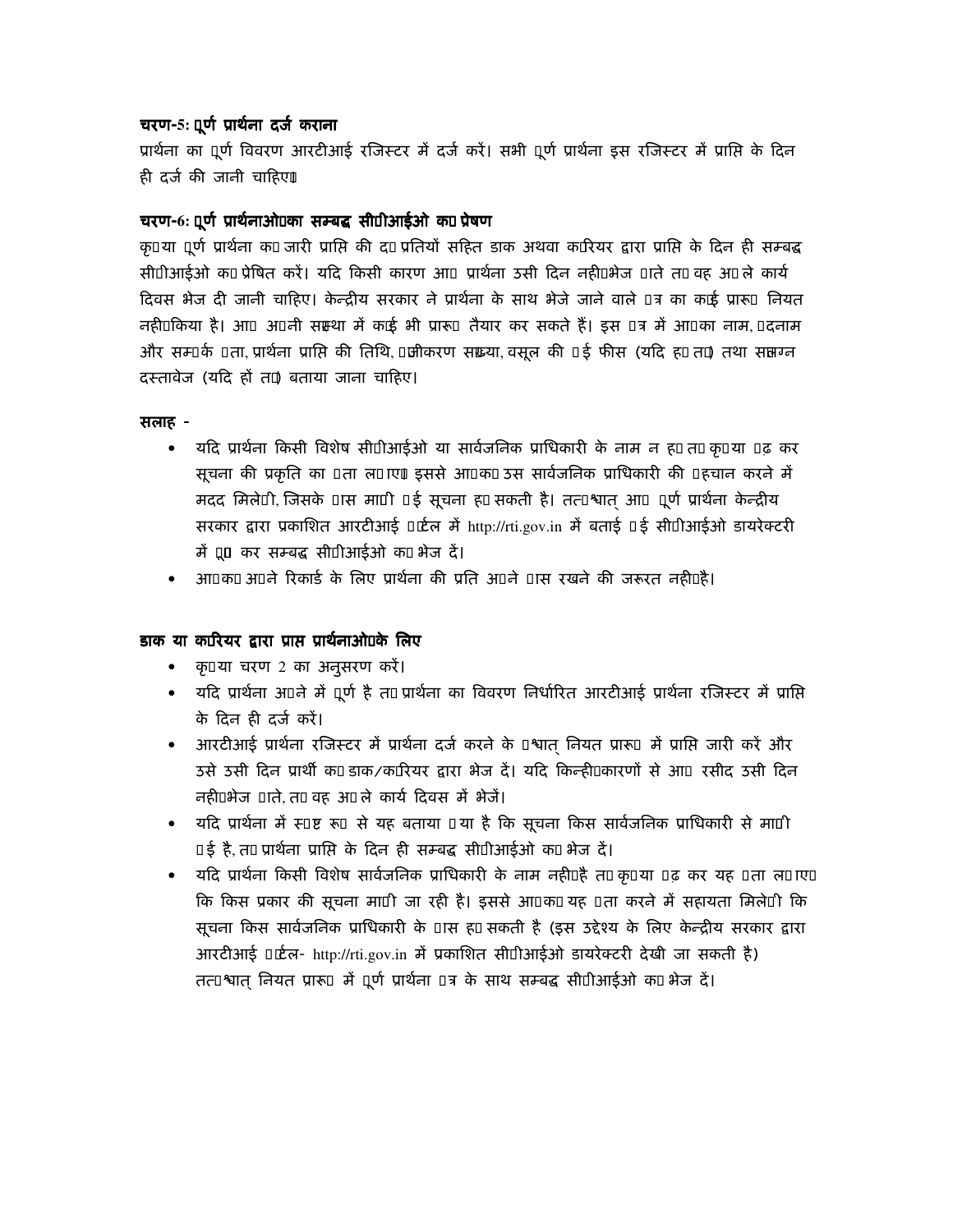सलाह -

- 0 यदि प्रार्थी ने प्रार्थना फीस की अदाय"ी का साक्ष्य संसरिग्न नही0किया है. और न ही फीस से माफी मा0ी है त) कृ या डाक/क)रियर से प्रार्थना भेजने वाले क) सन्देश भेज कर नियत प्रार्थना फीस के भू" तान का साक्ष्य देने अथवा कार्यालय म0े आकर फीस की नकद अदाय"ी करने क) कहें।
- ़ यदि प्रार्थना में क)ई सम् के टेलीफ)न नम्बर दिया " या ह) त) कृ या प्रार्थी क) फ)न र प्रार्थना फीस अदा करने क) कहै। इस कार्रवाई से समय व प्रयास की बचत हाती है तथा स्टेशनरी की बर्बादी बच जाती है।
- ं इसी प्रकार यदि आवेदक ने प्रार्थना में फीस माफी मा0ने के बावजूद) हचान के लिए साक्ष्य प्रस्तुत नही0किया है त) कृ या डाक/क)रियर से सन्देश भेज कर साक्ष्य प्रस्तुत करने क) कहें। यदि प्रार्थना में सम् के के लिए टेलीफ)न नम्बर दिया " या ह) त) फ)न र बी ीएल हचान प्रस्तुत करने के लिए कहें। इस कार्रवाई में समय व प्रयास की बचत ह)ती है तथा स्टेशनरी की बर्बादी बच जाती है।
- यदि प्रार्थना में क)ई जरूरी जानकारी नही0दी " ई है या लिखाई द्वने में नही0आ रही है  $\circ$ त) क या प्रार्थना डाक/क)रियर द्वारा भेजने वाले क) वा स कर अरू ष्ट या अनू लब्ध जानकारी देने का कहें। यदि प्रार्थना में सम् के के लिए टेलीफ)न नम्बर दिया " या ह) त) भेजने वाले क) कार्यालय में आकर विवरण देने के लिए कहें।

## अील अंग्रेषण

## व्यक्ति" त रू से प्राप्त अील के लिए:

### चरण-1: अील की प्राप्ति

जहा0तक सम्भव ह) ना" रिकों की अील व्यक्ति" त रूजिं प्राप्त करें। सीए 'ीआईओ क) अील अधिकारी तथा केन्द्रीय सूचना आय)" (सीआईसी) के नाम अील प्राप्त करने का अधिकार है।

#### सलाह -

यदि आ अवकाश र हैं या ड़यूटी र दौरा कर रहे हैं त) अील प्राप्ति की जिम्मेवारी अ ने सहय)"ी या अधीनस्थ कर्मचारी क) लिखित में सौं ें। यह वैकलि क व्यवस्था आम जनता के लाभ के लिए प्रमुखता से मुख्य न)टिस ब)ई र दिखाई जानी चाहिए।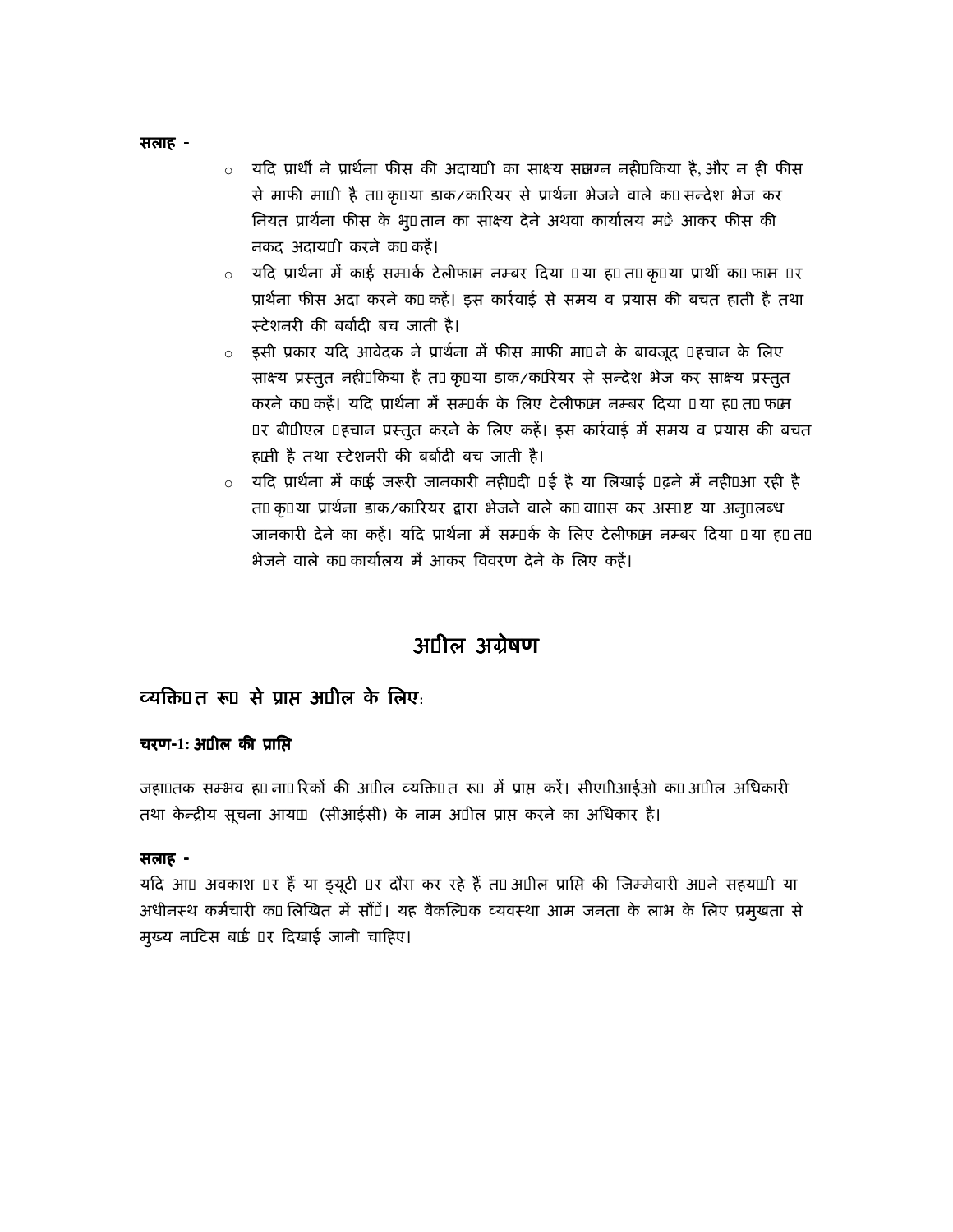चरण-2: अील की जाख

क या देखें कि अील में क्या निम्नलिखित ब्यौरा और दस्तावेज संस्नान हैं -

- I. अील करने वाले का नाम
- II. अील करने वाले का सम्र के ता जिसमें ूरा डाक ता, टेलीफ)न नम्बर तथा ई-मेल ता (यदि ह) त)) शामिल किया " या है।
- III. उस प्राधिकारी का नाम जिसे अील भेजी "ई है (ए.ए. या सीआईसी)
- IV. उस प्राधिकारी का नाम जिसके निर्णय के विरुद्ध अील दायर की "ई है (सी ीआईओ या एए)।
- V. मूल रू से माणी " ई जानकारी की प्रकृति व विवरण।
- VI. ीआईओ क) सूचना के लिए दिए " ए आवेदन एए क) भेजे " ए अील ब की प्रति (ज) भी ला"ू ह))
- VII. प्रार्थी द्वारा सूचना प्राप्ति के लिए दिए " ए आवेदन (यदि क)ई ह) त))।
- VIII. एए द्वारा जारी आदेश की एक प्रति (यदि ह) त))।
- IX. तारीख, जिस दिन अील दाखिल की " ई है।

#### सलाह -

1) यदि त्र द्वाई में नही0आ रहा है त) कृ या अीलकर्ता की उसे स् ष्ट रू से लिखने में सहायता करें। 2) यदि अीलकर्ता ने उक्त में से एक या अधिक विवरण नही0दिया है त) कृ या इसकी ओर अीलकर्ता का ध्यान दिलाए0और जहा0आवश्यक है ब्यौरा देने का आग्रह करें।

3) क़ या सुनिश्चित करें कि अील में बताई " ई तारीख वही ंछै जिस दिन आ ने अील प्राप्त की है। यह सम्बद्ध अील अधिकारी क) अील भेजने के लिए समय सीमा निर्धारण के लिए अत्यन्त अनिवार्य है। 4) अील दाखिल करने के लिए क)ई फीस नही0है।

5) ह) सकता है कि अीलकर्ता उस अील अधिकारी का नाम या ूरा ला न जानता ह), जिससे वह अील करना चाहता ह)। अतः प्रार्थी र यह जानकारी देने के लिए ज)र न डालें। सीए 1ेआईओ का कर्तव्य है कि वह सम्बद्ध अील प्राधिकारी क) अील भेजे। (इस स**60** में केन्द्रीय सरकार द्वारा आरटीआई )र्टल http://rti.gov.in में दी " ई डायरेक्टरी की मदद लें)।

#### चरण-3: प्राप्ति जारी करना

कृ या प्राप्त प्रत्येक ूर्ण अील की निर्धारित प्रारू में लिखित में रसीद जारी करें। केन्द्र सरकार ने इस स**®ध** में क)ई प्रारू जारी नही0किया है। आ अ नी सार्वजनिक स**®**था में क)ई साधारण प्राप्ति प्रारू तैयार कर सकते हैं।

#### सलाह -

- प्रार्थी क) अील दाखिल करने के लिए क)ई फीस देने की जरूरत नही0है।
- उक्त विवरण व दस्तावेज स6ाग्न ह)ने र अील त्र ूर्ण माना जाना चाहिए।